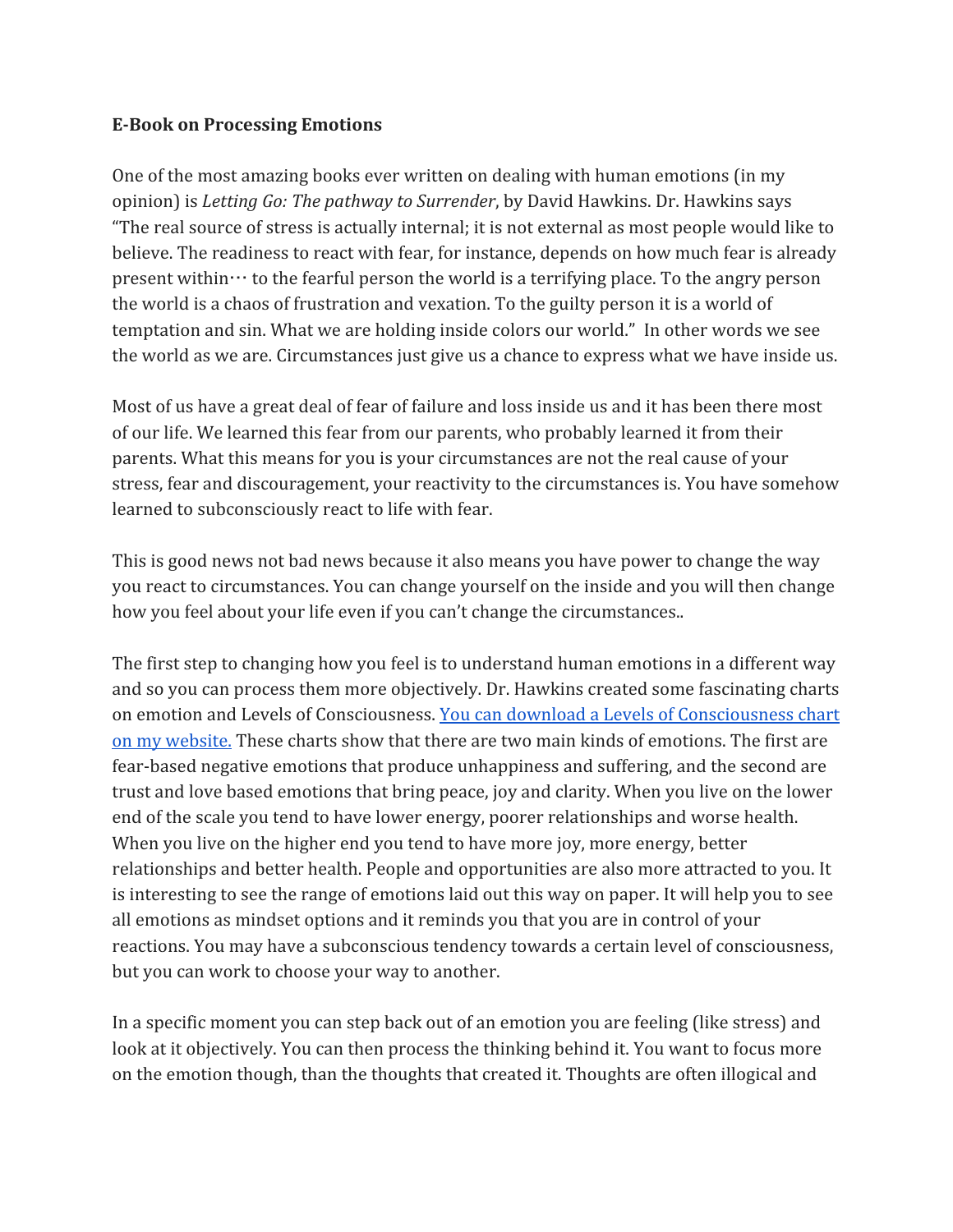will keep you going in circles. If you will focus on resolving the emotion, like magic, all the negative thinking that went with it will disappear.

I am going to teach you a simple procedure in this article you can use to help you process emotions, but first you might need to break what you are feeling down into small pieces. You often experience a bunch of emotions at once (especially if we are dealing with a huge issue like the loss of a loved one or divorce). If this is the case you will want to process one small piece at a time. Start with one thing like your feelings that life isn't fair, or the feeling of being overburdened at work, or even the stress you feel to complete one specific project.

Dr. Hawkins says your must watch for the three ways we subconsciously deal with emotions if we don't consciously choose to process them a healthy way. They are to suppress them, express them or escape from them. He says when overwhelmed by big, painful emotions it might serve you to express them (talk about them), suppress some of them temporarily, or even distract yourself through service or staying busy, until you can deal with them all fully, but for small day to day emotions like stress, anger or discouragement, suppressing and escaping are not healthy and even expressing them may not serve you. Expressing negative emotions may give more power or energy to them and create even more misery. I recommend processing them in a healthy way using the procedure below.

- 1. Sit with the emotion for a while and explore how it feels. What is it exactly? Can you define it? Then ask yourself the following questions...
- 2. What am I feeling this for?
- 3. Is it serving me in any way?
- 4. Could it teach me anything useful?
- 5. What is behind it? What am I really afraid of?
- 6. Where would this emotion fall on the Levels of Consciousness Chart?
- 7. Is this what I want to experience today or in this moment?
- 8. Do I have any other options?

Could I choose gratitude? Could I choose to see life as a classroom not a test and detach my value from my performance? Could I choose to see the universe as a wise teacher and trust that it knows what it's doing? Could I choose to do the work I have to do today while feeling safe, unburdened, peaceful or calm?

You literally have the power to choose your attitude in this moment. Your stress and fear may come back two minutes later and you will have to make the choice again, but you can do it. Just take your life one moment at a time and keep consciously choosing your emotion.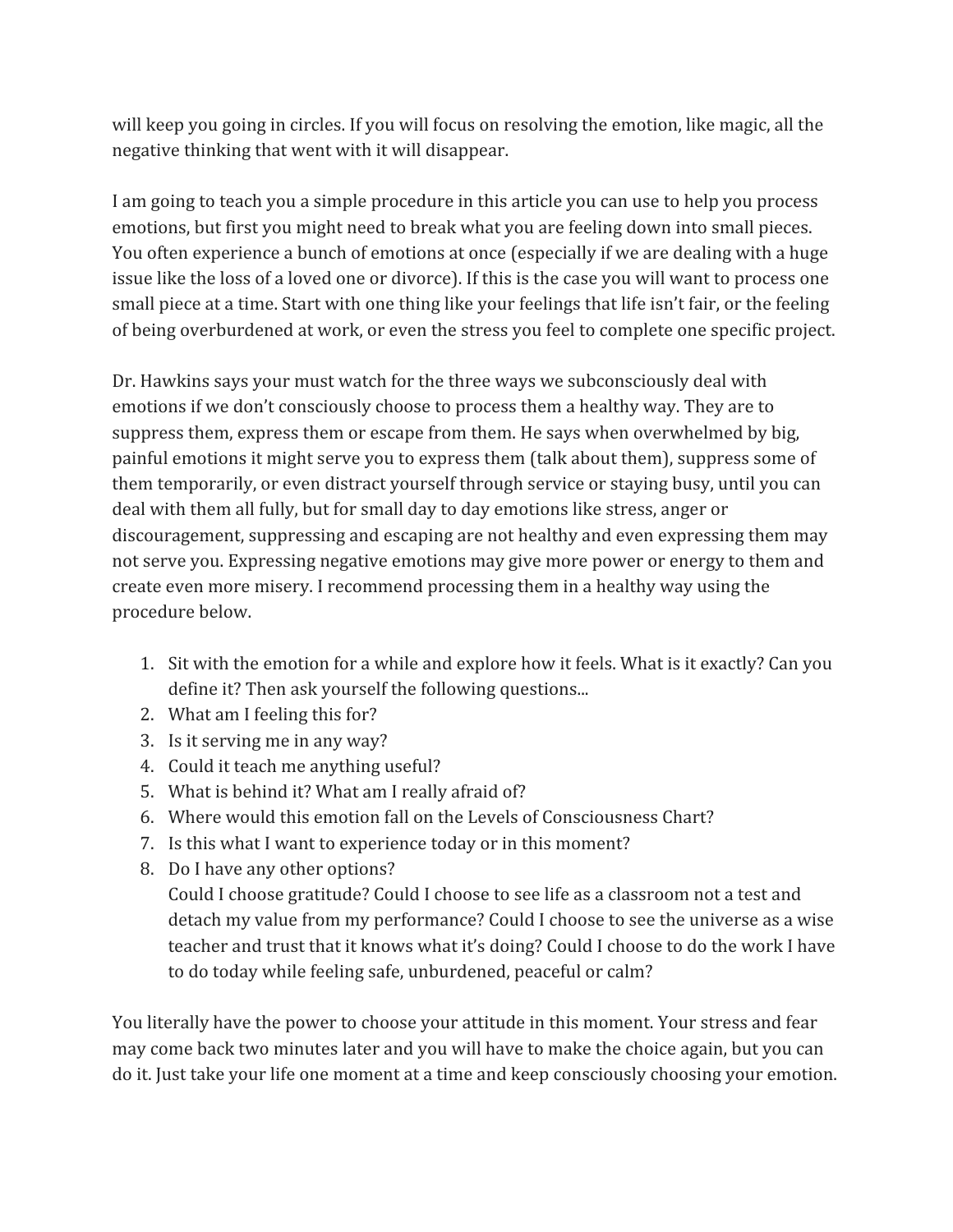Dr Hawkins believes "all reactions to life are subjective. There is nothing happening that is awful, exciting, sad, good or bad $\cdots$  With a broad view once can remain unperturbed by either the content or the context of life. This requires giving up judgments, expectations or sensitivities."

What he means is you must stop letting your subconscious mind label each experience and create emotions unchecked. You must control your reactions but let go of trying to control life. You must see the opportunity to grow and learn in whatever you get and see "what is" as perfect.

All the great spiritual leaders have taught this idea. Buddha taught that to escape suffering one must stop craving life to be different from what it is and learn to be equanimous towards circumstances and choose peace. Christ was the ultimate example of being non-reactive and taught the principle of returning love for hate.

This will be an ongoing work to master your subconscious tendencies to react and let life dictate your emotions, but you can get control of yourself and I believe you are meant to. It is the main lesson you are on the planet to learn. Just keep working on it. Practice doing what you need to do today from a state of calm, safety and trust that things will work out.

There is one factor in play that could make it difficult for you to choose a positive outlook. You might be getting some quirky subconscious benefits from the negative state and you might not be ready to let those benefits go.

Let me give you some examples of how this happens. Someone who is holding onto feelings of anger or hate toward another person may be getting the benefit of staying distracted from their own feelings of inadequacy. By staying focused on anger toward another person, they don't have to deal with their own faults. If they let go of their anger they would have to deal with their pain, so anger feels like a win.

People who are constantly dwelling in feelings of inadequacy or have low self-esteem often apologize a lot, worry about what others think and need to vocally explain every aspect of their behavior. At the subconscious level they may think this fear mindset protects them at some level, because it makes them very careful what they do and say. It might even make them more polite or gracious toward others so people will like them.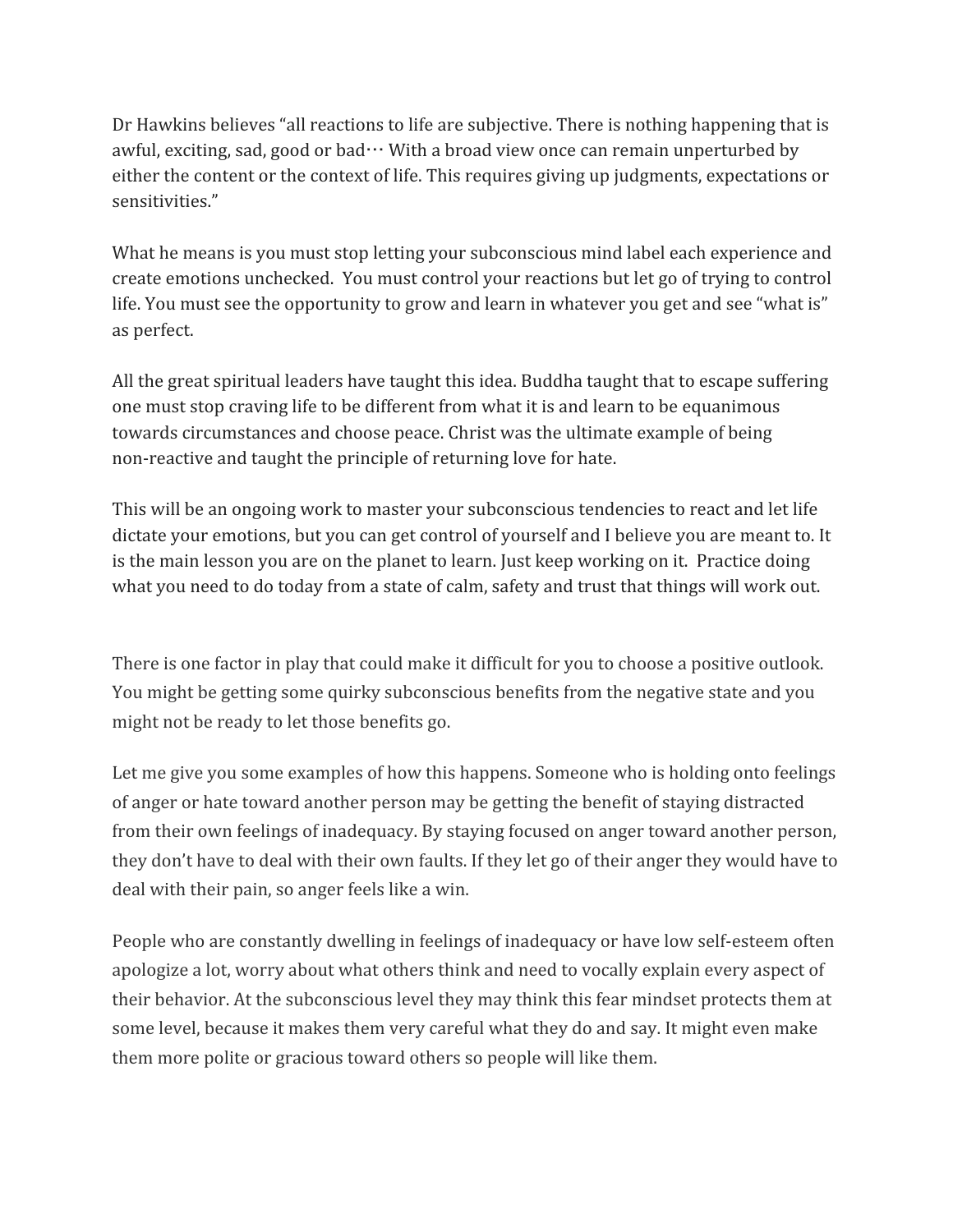They could be afraid that thinking positively about themselves would make them selfish and less cautious. They may also see self-deprecation as humility and think it's righteous. This means that low self-esteem may make them feel better in some ways. The problem is that low self-esteem makes people see you as weak and lose respect for you. Loving strength and confidence are much more attractive.

Someone who is overburdened with work, who feels stressed out and exhausted all the time, may get all kinds of benefits from these negative feelings. They may subconsciously believe this state means they are working really hard (they may believe if you don't feel this way you aren't working hard enough). So, they get a sense of accomplishment or self-esteem from being stressed. Complaining about being overworked may also protect them at some level, discouraging others from asking anything more from them, or giving them an excuse to say no to anything they don't want to do. They may also like the sympathy love they get from others, who feel sorry for them when they complain.

Sympathy love is a common benefit to being in a negative state and many of us learned to use this as children to get the attention or love we needed. You may subconsciously complain about life mostly for this reason. Why else would you need to voice your complaints out loud so often? Why not just feel this way on the inside and keep it to yourself?

If you find yourself complaining a lot about how unfair your life is, how difficult you have it, how awful you are, or how miserable you are, you must ask yourself these questions:

- What am I getting for voicing these feelings so often? What benefit do I get when I feel this way or act this way?
- Could I have a subconscious tendency to play the self-pity card to get attention or love?
- Did I learn (as a child) to get love this way?
- Does having someone acknowledge my pain and feel sorry for me, make me feel better?
- If I stopped complaining and chose to feel strong, safe, capable, grateful, protected, loved and even blessed (by God or the universe), would I lose out on anything?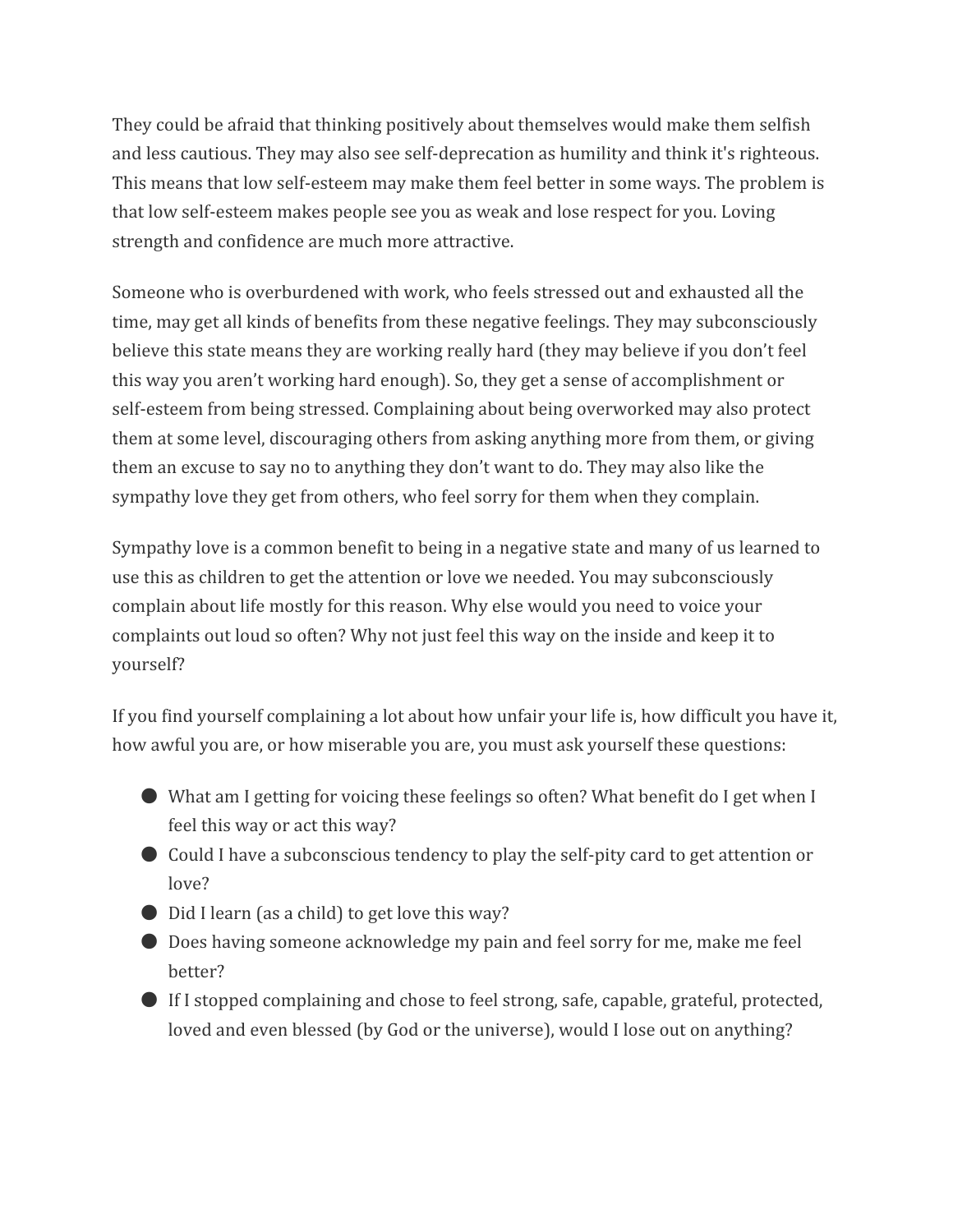- If I stopped voicing my complaints, is there any other way to get love or validation from others? A way that would make them respect me more than playing the "self-pity card" does?
- Would setting my complaints aside and focusing on giving love and validation to others work better? Am I ready to give up the benefits of negative thinking?
- What are the benefits in choosing a positive mindset? (Write them down and think about them.)

You may want to take the free Fear Assessment on my [website,](http://www.claritypointcoaching.com/) which will show you on paper some of your subconscious thought processes and where you might be getting positive benefits from negative thinking. There is a subconscious benefit to fear everywhere you experience it. For example, people who have fear of failure can also be extremely motivated and work hard. Fear can drive them to succeed. But don't start thinking that motivation requires fear. You could be just as driven by passion and love.

One other thing you mentioned was that your life is unfair and more difficult than most people get. I want you to see that you have placed a label on your experience, and just because you have chosen to do this doesn't make it true.

Beliefs like these are only true in your life if you believe they are true. They are a perspective you have chosen, but you could just as easily choose a different perspective, one that might make you feel more grateful, loved, safe and blessed even in the very same circumstances.

When I was going through a difficult time in my life, I wasn't very happy with people who gave me the very advice I'm giving you. I felt they needed to walk a mile in my shoes (and suffer like me) before they could know how impossible it was to be positive here.

Then I read about Viktor Frankl, who suffered through the concentration camps in World War II, lost everything and everyone he loved, and who (in much more miserable circumstances than mine) found the power to choose his attitude, to find meaning and purpose in his experiences and to choose love over fear, and I realized that if he could do it I had no excuse.

Having said that, I also know it isn't easy and it takes time and work. I usually work with a coaching client for 3 to 6 months to teach them how to process their experiences in a